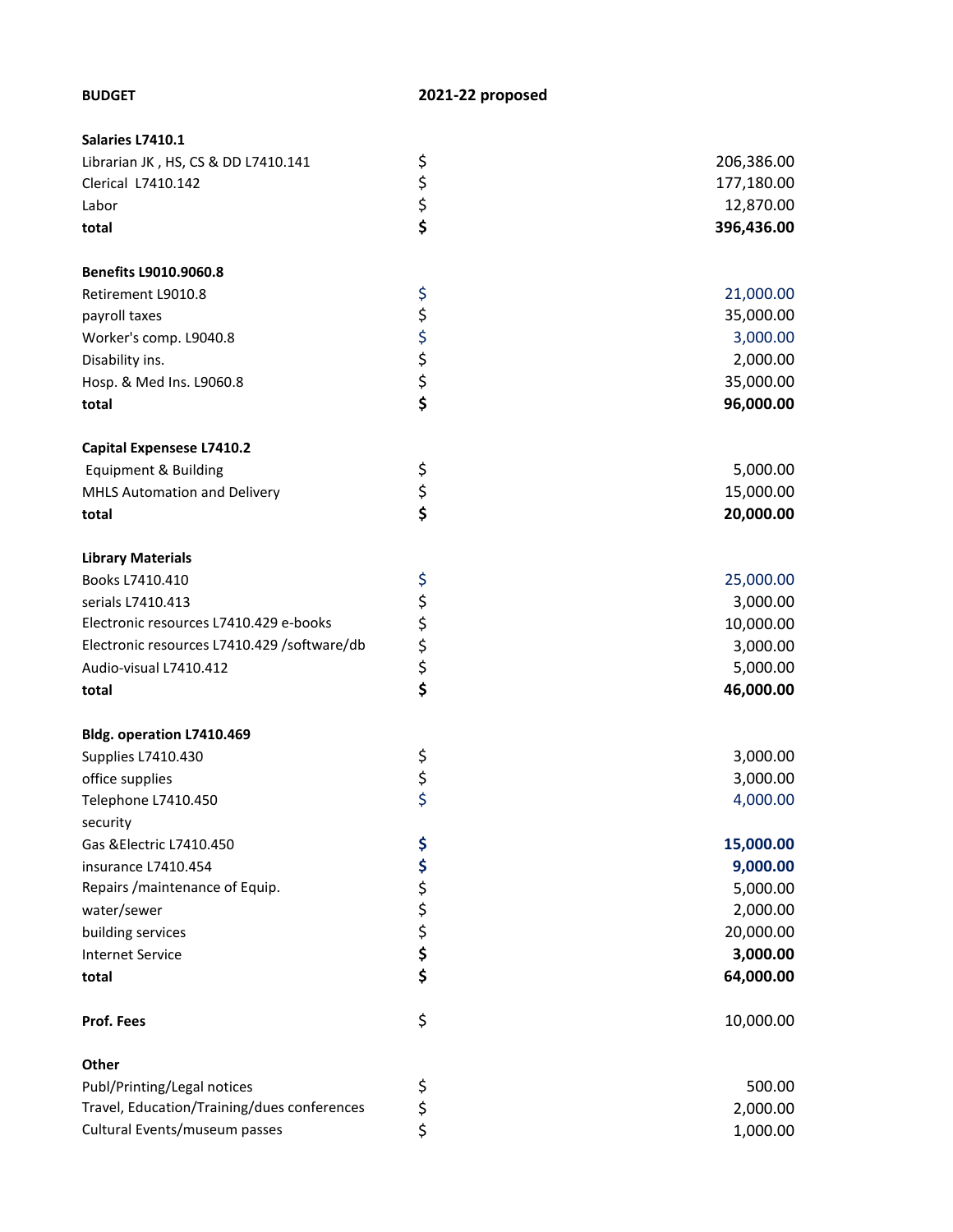| programs& program supplies             |                | 1,500.00   |
|----------------------------------------|----------------|------------|
| Interest expense/Bank fees L210        | ららら            | 100.00     |
| Postage L7410.433                      |                | 500.00     |
| <b>Total</b>                           |                | 5,600.00   |
| <b>GRAND TOTAL HPL</b>                 | \$             | 638,036.00 |
| <b>CLINTONDALE BRANCH</b>              |                |            |
| Cap Expenses Equipment L7410.2         | \$             | 1,000.00   |
| <b>Library Material</b>                |                |            |
| Books L7410.410                        |                | 3,500.00   |
| Audio-visual L7410.412                 | \$<br>\$<br>\$ | 1,000.00   |
| <b>TOTAL</b>                           |                | 4,500.00   |
| Other                                  |                |            |
| Supplies L7410.430                     |                | 500.00     |
| Craft/Program supplies                 | \$\$\$         | 500.00     |
| Rent L7410.454                         |                | 1,500.00   |
| Fuel & Utilities L7410.450             |                |            |
| Telphone L7410.450 (includes internet) | \$             | 2,000.00   |
| <b>Total</b>                           | \$             | 4,500.00   |
| <b>Grand Total CLD Branch</b>          | \$             | 10,000.00  |
| <b>TOTAL HPL &amp; CLINTONDALE</b>     | \$             | 648,036.00 |
| Debt service payment                   | \$<br>\$       | 264,793.75 |
| total                                  |                | 912,829.75 |
| <b>ESTIMATED REVENUES L980</b>         |                |            |
| <b>Ulster County</b>                   |                |            |
| Highland Central School L1001          | \$             | 631,836.00 |
| <b>PILOTS</b>                          |                | 1,000.00   |
| <b>LLSA L3840</b>                      |                | 3,000.00   |
| <b>MHLS L2760</b>                      |                |            |
| Interest L2401                         | やややみ ややや       | 200.00     |
| Library Fees L2082                     |                | 4,500.00   |
| Friends                                |                | 2,500.00   |
| Grants<br>Gifts and Donations L2705    |                | 1,000.00   |
| comic fest/special events              |                | 4,000.00   |
| Transfer from fund balance L5031       |                |            |
| <b>Sub TOTAL</b>                       |                | 648,036.00 |
| <b>Bond Revenue</b>                    | \$             | 264,793.75 |
| <b>TOTAL</b>                           | \$<br>\$       | 912,829.75 |
| HCSD Bond Debt service revenue         |                | 264,793.75 |
| Highland Central School L1001          | \$<br>\$       | 631,836.00 |
|                                        |                |            |